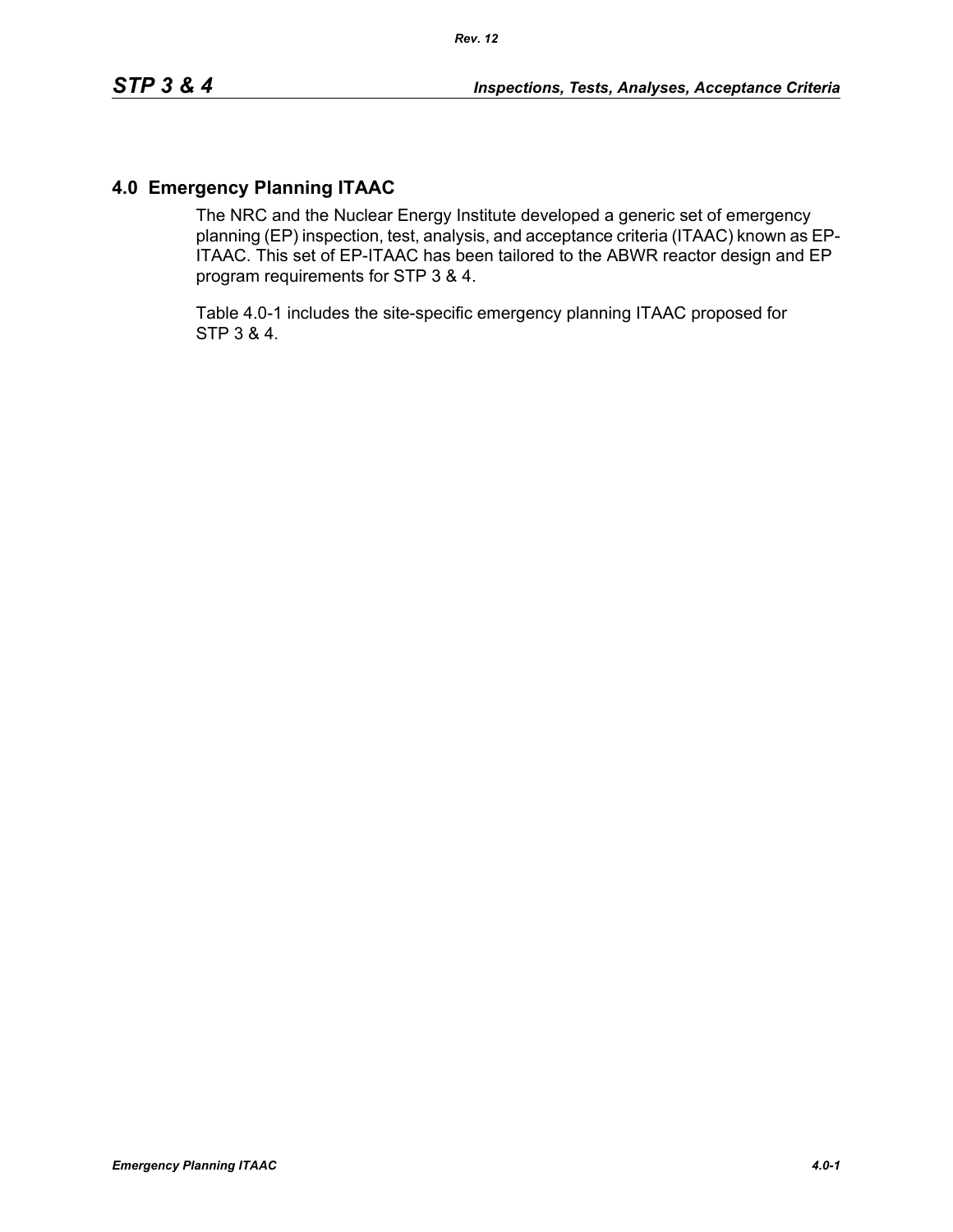| <b>EP Program Elements</b>                                                                                                                                                    | <b>Inspections, Tests,</b><br><b>Analyses</b>                                                       | <b>Acceptance Criteria</b>                                                                                                                                                                                   |
|-------------------------------------------------------------------------------------------------------------------------------------------------------------------------------|-----------------------------------------------------------------------------------------------------|--------------------------------------------------------------------------------------------------------------------------------------------------------------------------------------------------------------|
| 1.0 Assignment of Responsibility-<br><b>Organizational Control</b>                                                                                                            |                                                                                                     |                                                                                                                                                                                                              |
| 1.1 The staff exists to provide 24-<br>hour per day emergency response<br>and manning of communications<br>links, including continuous<br>operations for a protracted period. | 1.1 An inspection of the<br>implementing<br>procedures or staffing<br>rosters will be<br>performed. | 1.1 The staff exists to provide 24-hour<br>per day emergency response and<br>manning of communications links,<br>including continuous operations for a<br>protracted period.                                 |
|                                                                                                                                                                               |                                                                                                     | The procedurally identified On shift<br><b>Emergency Response Organization</b><br>(ERO) Communicator is available for<br>Units 3 & 4 on a 24 hour basis.                                                     |
| 2.0 Onsite Emergency Response<br>Organization                                                                                                                                 |                                                                                                     |                                                                                                                                                                                                              |
| 2.1 The staff exists to provide<br>minimum and augmented on-shift<br>staffing levels, consistent with Table<br>B-1 of NUREG-0654/FEMA-REP-1,<br>Rev. 1.                       | 2.1 An inspection of the<br>implementing<br>procedures or staffing<br>rosters will be<br>performed. | 2.1 The staff exists to provide<br>minimum and augmented onshift<br>staffing levels, consistent with Table<br>B-1 of NUREG-0654/ FEMA-REP-1,<br>Rev. 1.                                                      |
|                                                                                                                                                                               |                                                                                                     | The Emergency Plan Table C-1 and<br>procedurally identified staffing<br>personnel are available for Units 3 & 4<br>to conduct their identified<br>responsibilities contained in<br>Emergency Plan Section C. |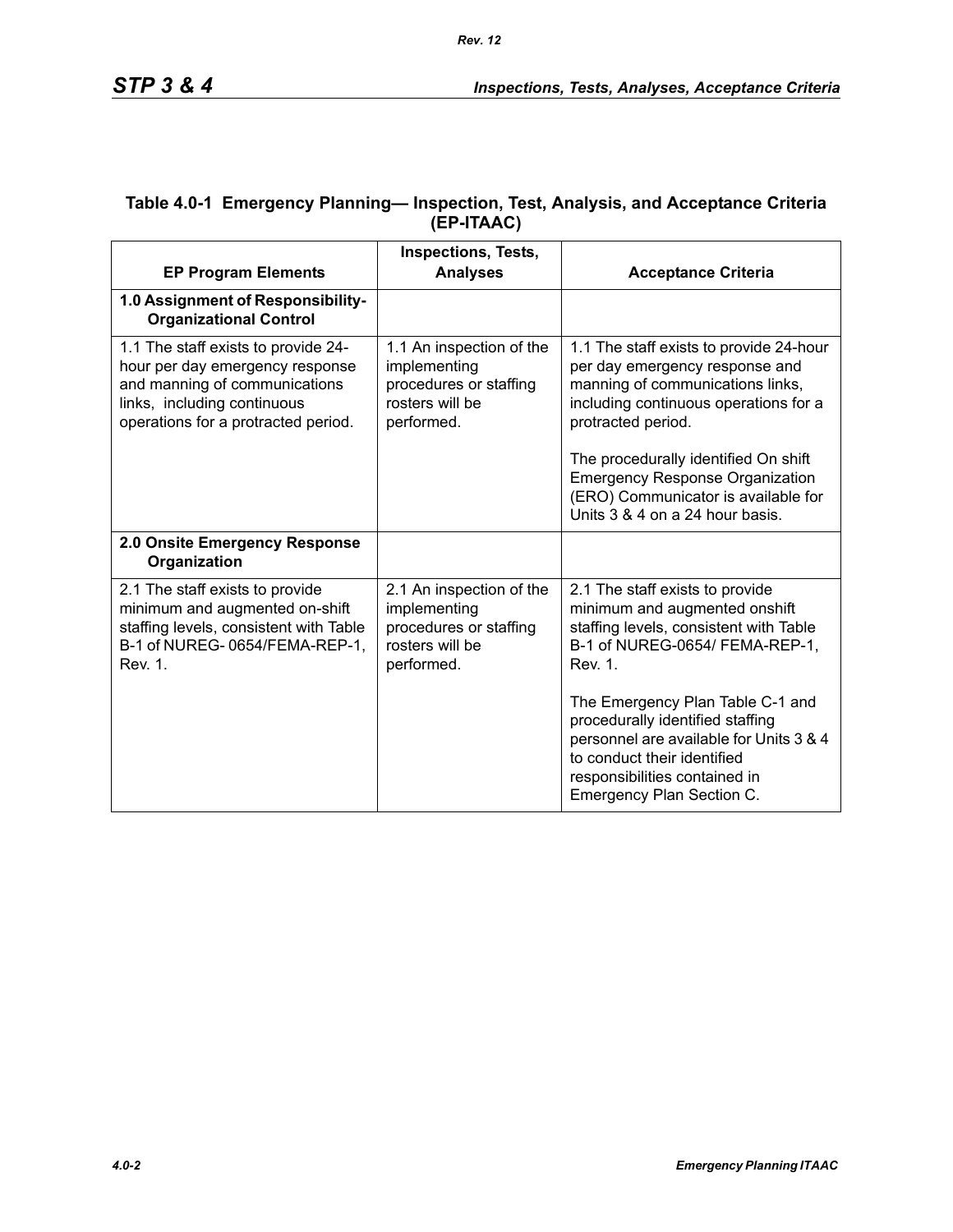| <b>EP Program Elements</b>                                                                                                                                                                                          | <b>Inspections, Tests,</b><br><b>Analyses</b>                                                                                                                                                                                                       | <b>Acceptance Criteria</b>                                                                                                                                                                                                                                                                                                                                                                                                                                           |
|---------------------------------------------------------------------------------------------------------------------------------------------------------------------------------------------------------------------|-----------------------------------------------------------------------------------------------------------------------------------------------------------------------------------------------------------------------------------------------------|----------------------------------------------------------------------------------------------------------------------------------------------------------------------------------------------------------------------------------------------------------------------------------------------------------------------------------------------------------------------------------------------------------------------------------------------------------------------|
| 3.0 Emergency Classification<br><b>System</b>                                                                                                                                                                       |                                                                                                                                                                                                                                                     |                                                                                                                                                                                                                                                                                                                                                                                                                                                                      |
| 3.1 A standard emergency<br>classification and emergency action<br>level (EAL) scheme exists, and<br>identifies facility system and effluent<br>parameters constituting the bases<br>for the classification scheme. | 3.1 An inspection of the<br>Control Room, TSC,<br>and EOF will be<br>performed to verify that<br>it has displays for<br>retrieving facility system<br>and effluent parameters<br>specified in the<br>emergency<br>classification and EAL<br>scheme. | 3.1 The specified parameters are<br>retrievable in the Control Room, TSC,<br>and EOF, and the ranges of the<br>displays encompass the values<br>specified in the emergency<br>classification and EAL scheme.<br>The acceptance testing criteria will be<br>in accordance with Table 2.7.1a Item<br>B Tier 1 Design Certification for the<br>ABWR. Additional data required to<br>support the EAL scheme will be<br>retrievable in the Control Room, TSC,<br>and EOF. |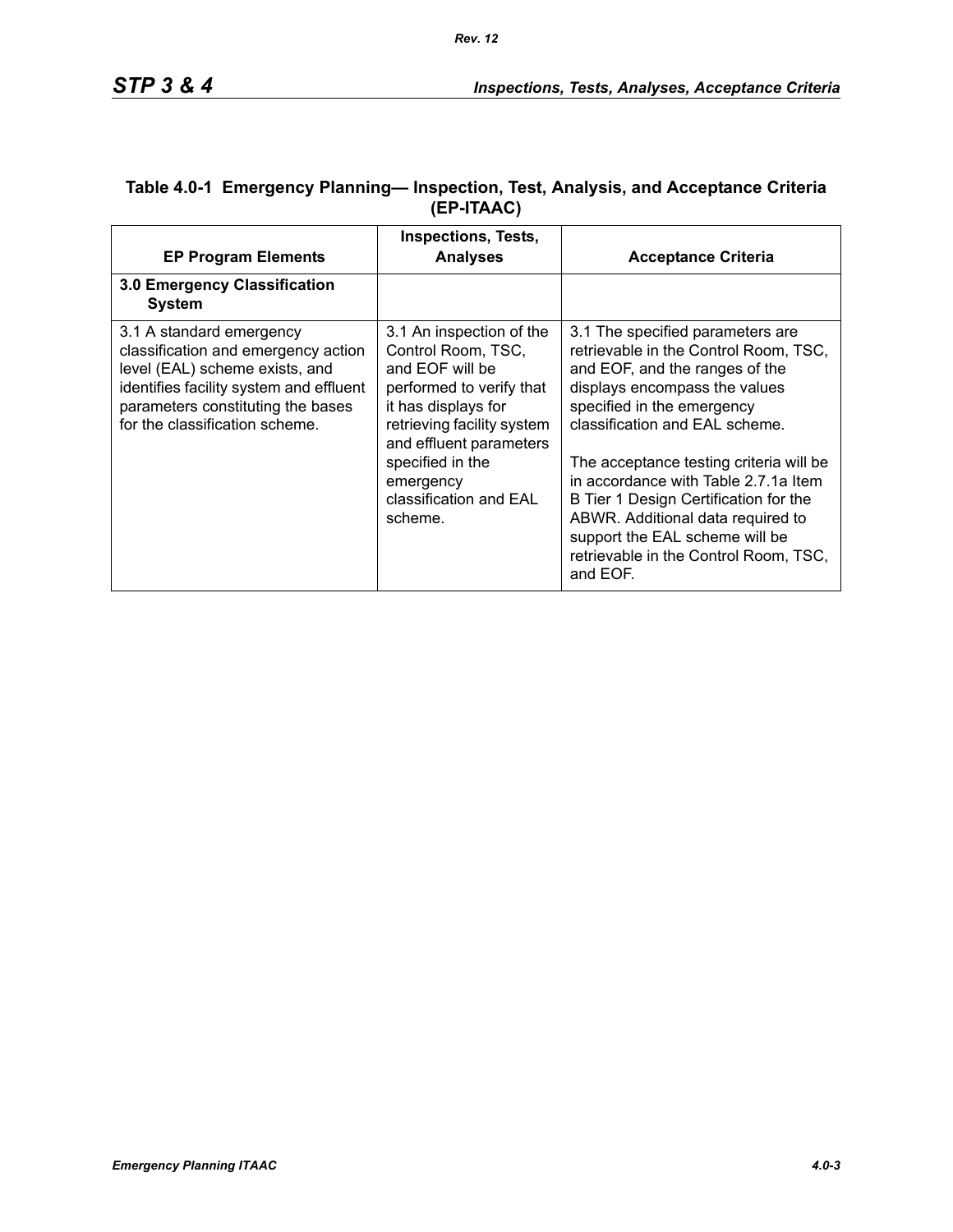| <b>EP Program Elements</b>                                                                                                                                                                                                                                                                                                 | <b>Inspections, Tests,</b><br><b>Analyses</b>                                                           | <b>Acceptance Criteria</b>                                                                                                                                                                                       |
|----------------------------------------------------------------------------------------------------------------------------------------------------------------------------------------------------------------------------------------------------------------------------------------------------------------------------|---------------------------------------------------------------------------------------------------------|------------------------------------------------------------------------------------------------------------------------------------------------------------------------------------------------------------------|
| 4.0 Notification Methods and<br><b>Procedures</b>                                                                                                                                                                                                                                                                          |                                                                                                         |                                                                                                                                                                                                                  |
| 4.1 The means exists to notify<br>responsible State and local<br>organizations within 15 minutes<br>after the licensee declares an<br>emergency.                                                                                                                                                                           | $4.1 - 4.2$ A test will be<br>performed of the<br>capabilities.                                         | 4.1 The responsible State and local<br>agencies receive notification within 15<br>minutes after the licensee declares a<br>simulated emergency.                                                                  |
| 4.2 The means exists to notify<br>emergency response personnel.                                                                                                                                                                                                                                                            |                                                                                                         | 4.2 The Emergency Notification and<br>Response System (ENRS) activates<br>the global page message delivery<br>system and 95% of the personnel<br>receive the message.                                            |
| 5.0 Emergency Communications                                                                                                                                                                                                                                                                                               |                                                                                                         |                                                                                                                                                                                                                  |
| 5.1 The means exists for<br>communications among the control<br>room, TSC, EOF, principal State and<br>local emergency operations centers<br>(EOCs), and radiological field<br>assessment teams.                                                                                                                           | 5.1 -5.2 A test will be<br>performed of the<br>capabilities.                                            | 5.1 Communications are established<br>among the control room, TSC, EOF,<br>principal State and local EOCs, and<br>radiological field assessment teams.                                                           |
| 5.2 The means exists for<br>communications from the control<br>room, TSC, and EOF to the NRC<br>headquarters and regional office<br>EOCs (including establishment of<br>the Emergency Response Data<br>System (ERDS) [or its successor<br>system] between the onsite<br>computer system and the NRC<br>Operations Center.) |                                                                                                         | 5.2 Communications are established<br>from the control room, TSC and EOF<br>to the NRC headquarters and regional<br>office EOCs, and an access port for<br>ERDS [or its successor system] is<br>provided.        |
| 6.0 Emergency Facilities and<br><b>Equipment</b>                                                                                                                                                                                                                                                                           |                                                                                                         |                                                                                                                                                                                                                  |
| 6.1 The licensee has established a<br>TSC and onsite OSC.                                                                                                                                                                                                                                                                  |                                                                                                         | 6.1. See reference ABWR DCD, Tier<br>1, Table 2.17.1.                                                                                                                                                            |
| 6.2 The licensee has established an<br>EOF.                                                                                                                                                                                                                                                                                | 6.2 An inspection of the<br>as-built EOF will be<br>performed, including a<br>test of the capabilities. | 6.2.1 EOF communications<br>equipment is installed, and voice<br>transmission and reception are<br>accomplished with the control room<br>and TSC. The EOF voice is audible<br>and intelligible at each location. |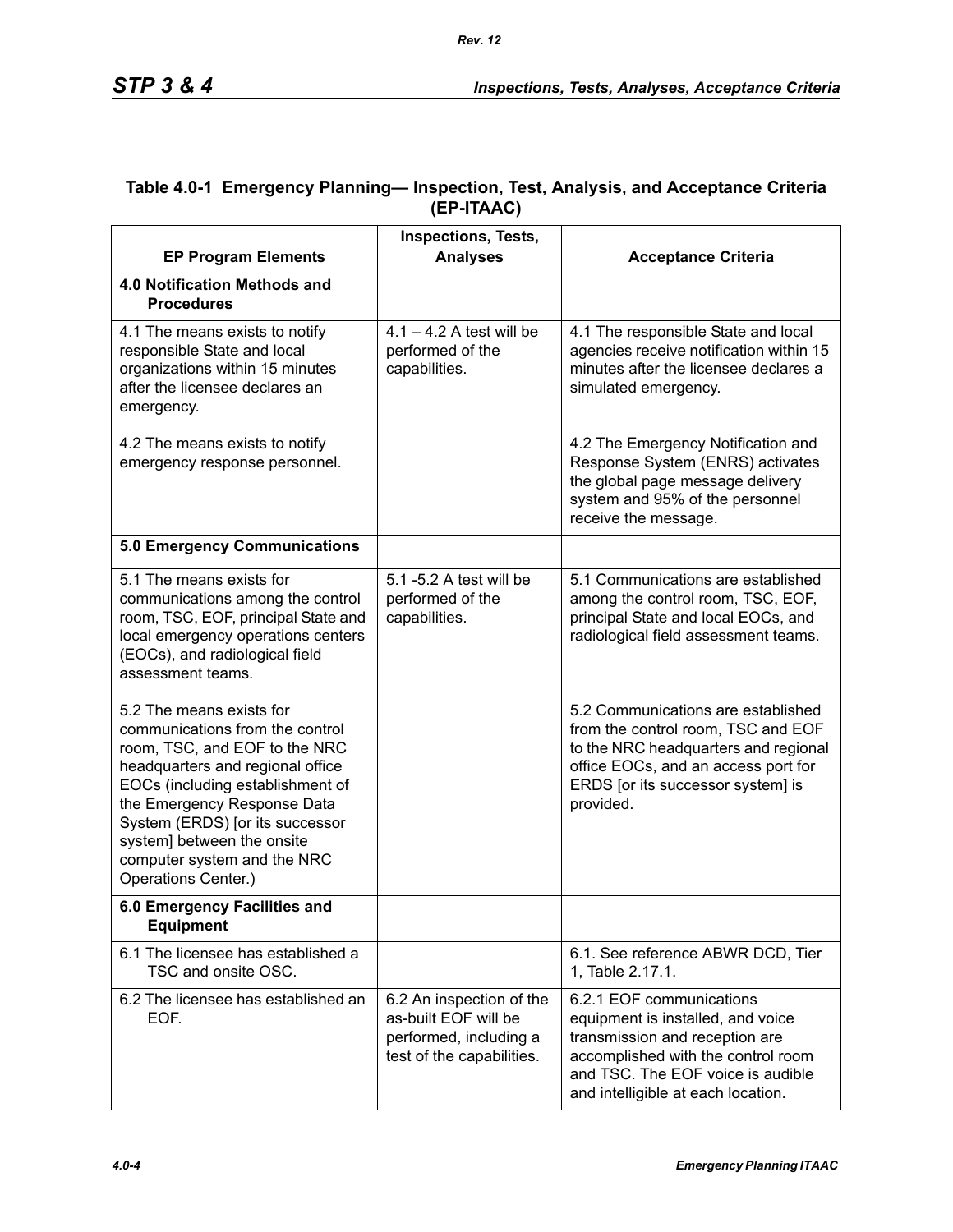|                                                                                                                                  | <b>Inspections, Tests,</b>                                                                                                                         |                                                                                                                                                                                                                                                                                                                                                                                                                                                                                                                                                                     |
|----------------------------------------------------------------------------------------------------------------------------------|----------------------------------------------------------------------------------------------------------------------------------------------------|---------------------------------------------------------------------------------------------------------------------------------------------------------------------------------------------------------------------------------------------------------------------------------------------------------------------------------------------------------------------------------------------------------------------------------------------------------------------------------------------------------------------------------------------------------------------|
| <b>EP Program Elements</b>                                                                                                       | <b>Analyses</b>                                                                                                                                    | <b>Acceptance Criteria</b>                                                                                                                                                                                                                                                                                                                                                                                                                                                                                                                                          |
|                                                                                                                                  |                                                                                                                                                    | 6.2.2 Displays exist or can be<br>retrieved in the EOF for the plant<br>parameters listed in the reference<br>ABWR DCD, Tier 1, Table 2.7.1a, Item<br>В.                                                                                                                                                                                                                                                                                                                                                                                                            |
| <b>7.0 Accident Assessment</b>                                                                                                   |                                                                                                                                                    |                                                                                                                                                                                                                                                                                                                                                                                                                                                                                                                                                                     |
| 7.1 The means exists to provide<br>initial and continuing<br>radiological assessment<br>throughout the course of an<br>accident. | 7.1 A test of the<br>emergency plan will be<br>conducted by<br>performing a drill to<br>verify the capability to<br>perform accident<br>assessment | 7.1 The means exist to provide initial<br>and continuing radiological<br>assessment throughout the course of<br>an accident. Using selected<br>monitoring parameters listed in ABWR<br>DCD Tier 1 Table 2.7.1a, simulated<br>degraded plant conditions are<br>assessed and protective actions are<br>initiated in accordance with the<br>following criteria:<br>A. Accident Assessment and<br>Classification<br>1. Demonstrate the ability to identify<br>initiating conditions, determine<br>emergency action level (EAL)<br>parameters and correctly classify the |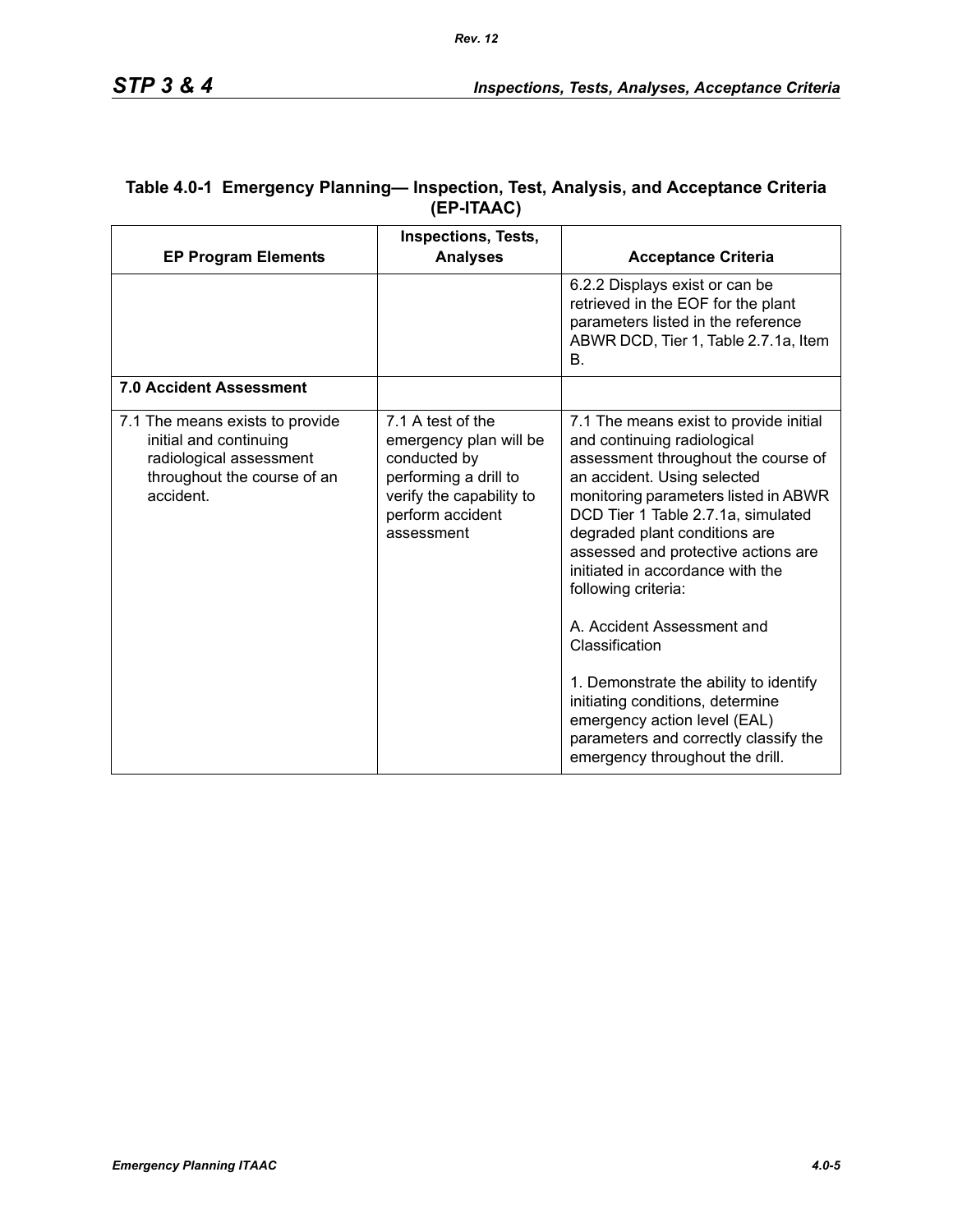| <b>EP Program Elements</b>                                                                                                                                                                                                                         | <b>Inspections, Tests,</b><br><b>Analyses</b>                                                                                                                                   | <b>Acceptance Criteria</b>                                                                                                                                                                                                                      |
|----------------------------------------------------------------------------------------------------------------------------------------------------------------------------------------------------------------------------------------------------|---------------------------------------------------------------------------------------------------------------------------------------------------------------------------------|-------------------------------------------------------------------------------------------------------------------------------------------------------------------------------------------------------------------------------------------------|
|                                                                                                                                                                                                                                                    |                                                                                                                                                                                 | B. Radiological Assessment and<br>Control                                                                                                                                                                                                       |
|                                                                                                                                                                                                                                                    |                                                                                                                                                                                 | 1. Demonstrate the ability to obtain<br>onsite radiological surveys and<br>samples.                                                                                                                                                             |
|                                                                                                                                                                                                                                                    |                                                                                                                                                                                 | 2. Demonstrate the ability to<br>continuously monitor and control<br>radiation exposure to emergency<br>workers.                                                                                                                                |
|                                                                                                                                                                                                                                                    |                                                                                                                                                                                 | 3. Demonstrate the ability to assemble<br>and deploy field monitoring teams.                                                                                                                                                                    |
|                                                                                                                                                                                                                                                    |                                                                                                                                                                                 | 4. Demonstrate the ability to<br>satisfactorily collect and disseminate<br>field team data.                                                                                                                                                     |
|                                                                                                                                                                                                                                                    |                                                                                                                                                                                 | 5. Demonstrate the ability to develop<br>dose projections.                                                                                                                                                                                      |
|                                                                                                                                                                                                                                                    |                                                                                                                                                                                 | 6. Demonstrate the ability to make the<br>decision whether to issue<br>radioprotective drugs, (KI), to<br>emergency workers                                                                                                                     |
|                                                                                                                                                                                                                                                    |                                                                                                                                                                                 | 7. Demonstrate the ability to develop<br>appropriate protective action<br>recommendations (PARs) and<br>expeditiously notify appropriate<br>authorities within 15 minutes of<br>development.                                                    |
| 7.2 The means exists to determine<br>the source term of releases of<br>radioactive material within plant<br>systems, and the magnitude of<br>the release of radioactive<br>materials based on plant system<br>parameters and effluent<br>monitors. | 7.2 A test of the<br><b>Emergency Plan</b><br>Implementing<br>Procedures (EPIPs) and<br>the Off Site Dose<br><b>Calculation Manual</b><br>(ODCM) will be<br>completed to verify | 7.2 The means exists to determine the<br>source term of releases of radioactive<br>material within plant systems, and the<br>magnitude of the release of<br>radioactive materials based on plant<br>system parameters and effluent<br>monitors. |
|                                                                                                                                                                                                                                                    | ability to determine the<br>source term, magnitude<br>of releases.                                                                                                              | The EPIPS and ODCM correctly<br>calculate source terms and<br>magnitudes of postulated releases.                                                                                                                                                |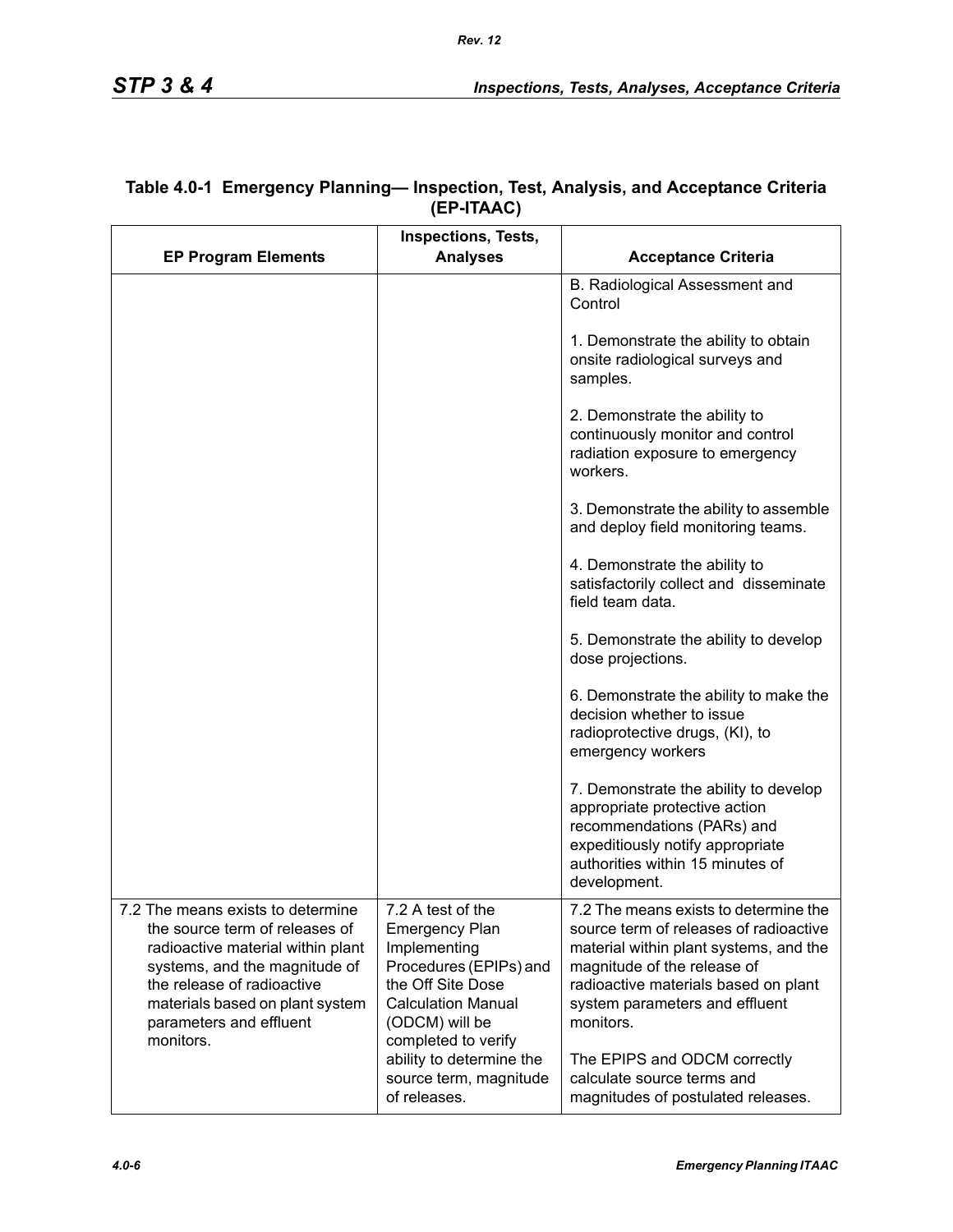|                                                                                                                                                                                                                                                                                                            | <b>Inspections, Tests,</b>                                                                                                                                                                                   |                                                                                                                                                                                                                                                                                                                                                                                                                                                                                   |
|------------------------------------------------------------------------------------------------------------------------------------------------------------------------------------------------------------------------------------------------------------------------------------------------------------|--------------------------------------------------------------------------------------------------------------------------------------------------------------------------------------------------------------|-----------------------------------------------------------------------------------------------------------------------------------------------------------------------------------------------------------------------------------------------------------------------------------------------------------------------------------------------------------------------------------------------------------------------------------------------------------------------------------|
| <b>EP Program Elements</b>                                                                                                                                                                                                                                                                                 | <b>Analyses</b>                                                                                                                                                                                              | <b>Acceptance Criteria</b>                                                                                                                                                                                                                                                                                                                                                                                                                                                        |
| 7.3 The means exists to<br>continuously assess the impact<br>of the release of radioactive<br>materials to the environment,<br>accounting for the relationship<br>between effluent monitor<br>readings, and onsite and offsite<br>exposures and contamination<br>for various meteorological<br>conditions. | 7.3 A test of the EPIPs<br>and the ODCM will be<br>completed to verify the<br>relationship between<br>effluent monitor<br>readings, and offsite<br>exposures and<br>contaminations, has<br>been established. | 7.3 The means exists to continuously<br>assess the impact of the release of<br>radioactive materials to the<br>environment, accounting for the<br>relationship between effluent monitor<br>readings, and onsite and offsite<br>exposures and contamination for<br>various meteorological conditions.<br>The EPIPs and ODCM calculate the<br>relationship between effluent monitor<br>readings and offsite exposure and<br>contamination for various<br>meteorological conditions. |
| 7.4 The means exists to acquire and<br>evaluate meteorological<br>information.                                                                                                                                                                                                                             | 7.4 A test will be<br>performed to verify the<br>ability to access<br>meteorological<br>information in the TSC<br>and Control Room.                                                                          | 7.4 The means exists to acquire and<br>evaluate meteorological information.<br>The following parameters are<br>displayed in the TSC and Control<br>Room.<br>■ Wind speed (10 m and 60 m)<br>$\blacksquare$ Wind direction (10 m and 60 m)<br>■ Vertical temperature difference                                                                                                                                                                                                    |
|                                                                                                                                                                                                                                                                                                            |                                                                                                                                                                                                              | (between 10 m and 60 m)<br>Ambient temperature (10 m)<br>Precipitation                                                                                                                                                                                                                                                                                                                                                                                                            |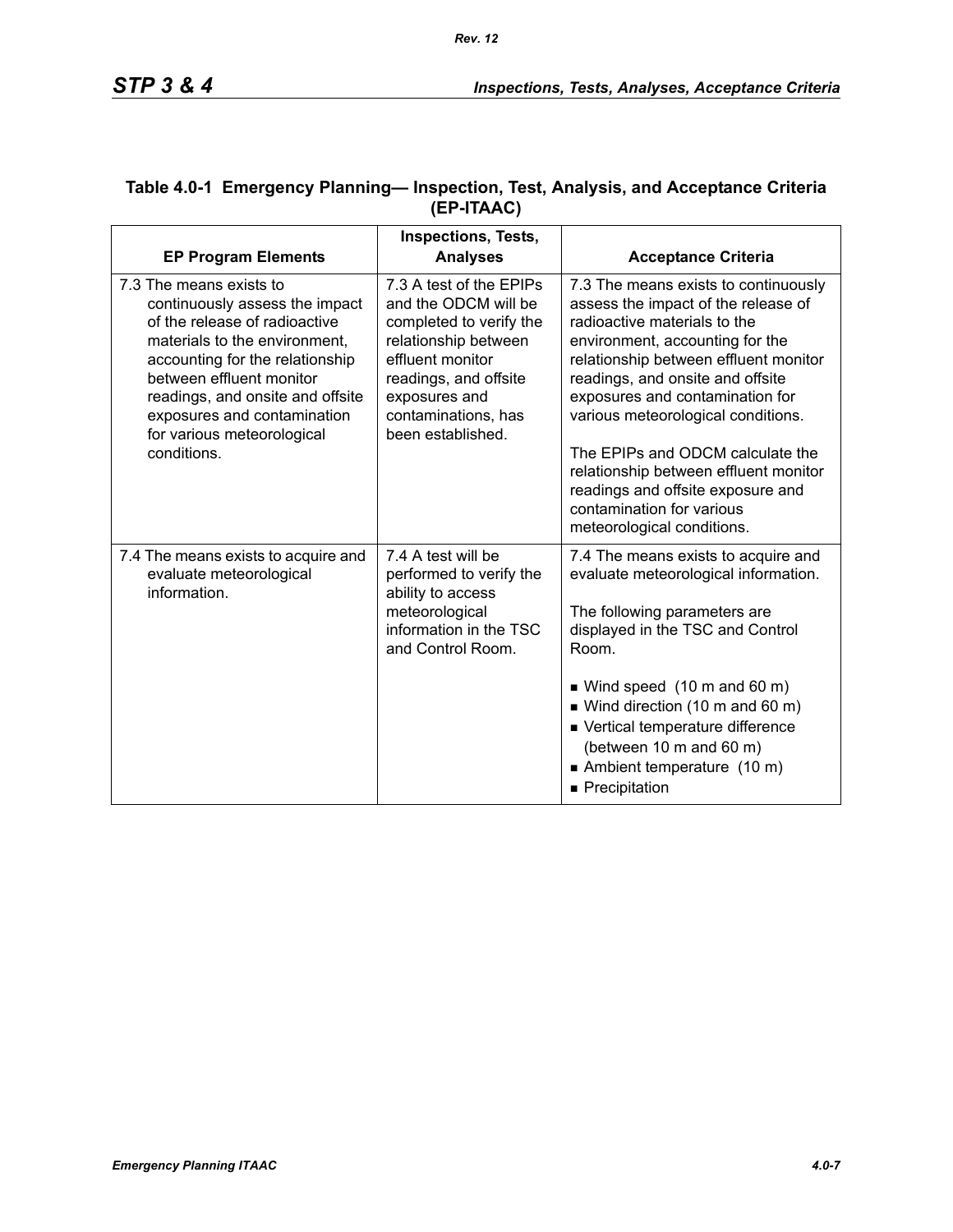| <b>EP Program Elements</b>                                                                                                                                                                                                                                                                                                                                 | <b>Inspections, Tests,</b><br><b>Analyses</b>           | <b>Acceptance Criteria</b>                                                                                                                                                                                                           |
|------------------------------------------------------------------------------------------------------------------------------------------------------------------------------------------------------------------------------------------------------------------------------------------------------------------------------------------------------------|---------------------------------------------------------|--------------------------------------------------------------------------------------------------------------------------------------------------------------------------------------------------------------------------------------|
| 7.5 The means exists to determine<br>the release rate and projected<br>doses if the instrumentation<br>used for assessment is off scale<br>or inoperable.                                                                                                                                                                                                  | 7.5 A test will be<br>performed of the<br>capabilities. | 7.5 A drill or exercise is conducted<br>demonstrating the capability for<br>determining release rates and<br>projected doses if the instrumentation<br>used for assessment is off scale or<br>inoperable.                            |
| 7.7 The means exists to make rapid<br>assessments of actual or<br>potential magnitude and<br>locations of any radiological<br>hazards through liquid or<br>gaseous release pathways,<br>including activation, notification<br>means, field team composition,<br>transportation, communication,<br>monitoring equipment, and<br>estimated deployment times. | 7.7 A test will be<br>performed of the<br>capabilities. | 7.7 A drill or exercise is conducted<br>demonstrating the capability for<br>making rapid assessments of actual<br>or potential magnitude and locations<br>of any radiological hazards through<br>liquid or gaseous release pathways. |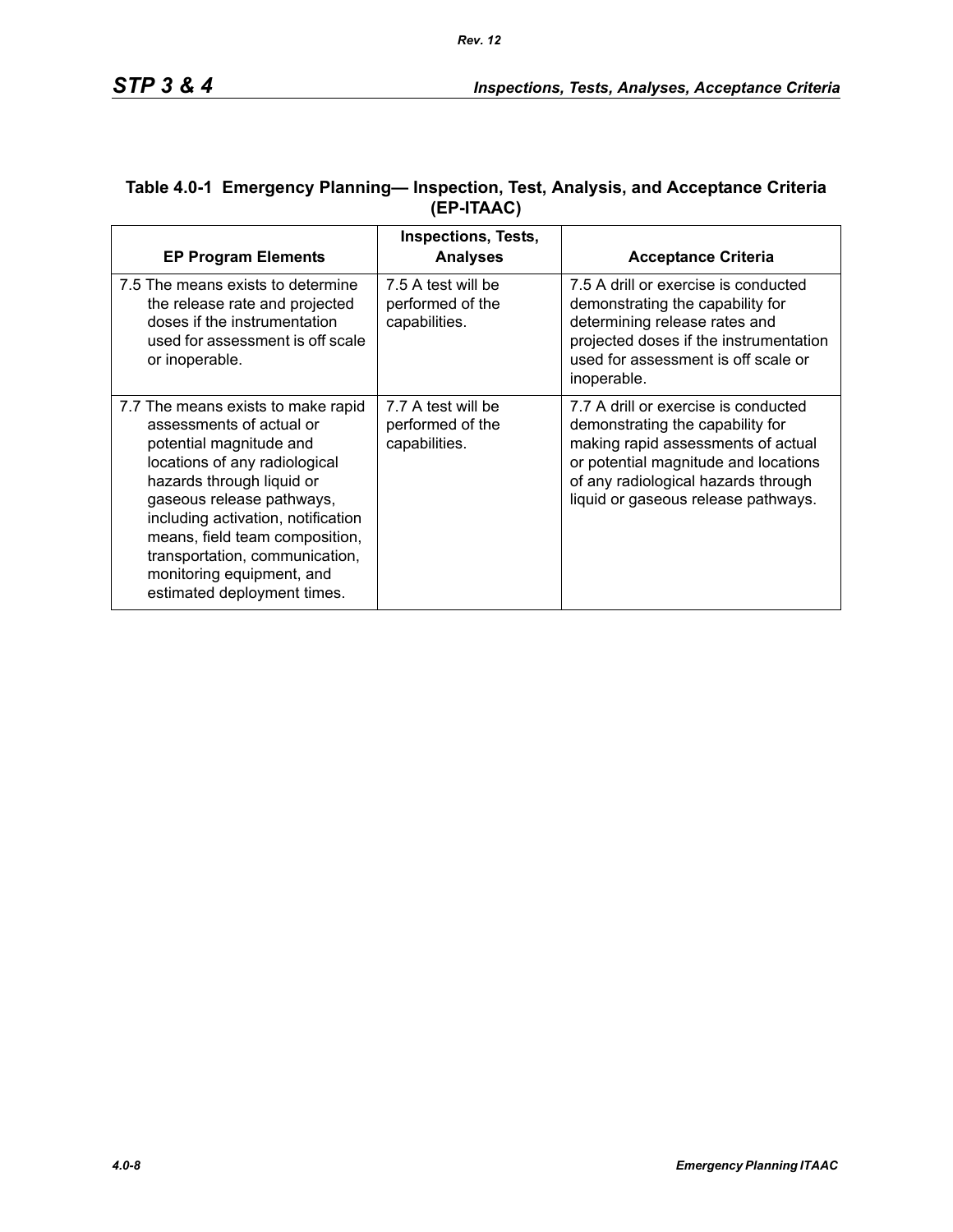|                                                                                                                                                                                                                                                                                        | <b>Inspections, Tests,</b>                                                                                                                                                                  |                                                                                                                                                                                                                                                                                                                                                                                                                                                                                                                                                                                                                |
|----------------------------------------------------------------------------------------------------------------------------------------------------------------------------------------------------------------------------------------------------------------------------------------|---------------------------------------------------------------------------------------------------------------------------------------------------------------------------------------------|----------------------------------------------------------------------------------------------------------------------------------------------------------------------------------------------------------------------------------------------------------------------------------------------------------------------------------------------------------------------------------------------------------------------------------------------------------------------------------------------------------------------------------------------------------------------------------------------------------------|
| <b>EP Program Elements</b>                                                                                                                                                                                                                                                             | <b>Analyses</b>                                                                                                                                                                             | <b>Acceptance Criteria</b>                                                                                                                                                                                                                                                                                                                                                                                                                                                                                                                                                                                     |
| 8.0 Exercises and Drills                                                                                                                                                                                                                                                               |                                                                                                                                                                                             |                                                                                                                                                                                                                                                                                                                                                                                                                                                                                                                                                                                                                |
| 8.1 Licensee conducts a full<br>participation exercise to<br>evaluate major portions of<br>emergency response<br>capabilities, which includes<br>participation by each State and<br>local agency within the plume<br>exposure EPZ, and each State<br>within the ingestion control EPZ. | 8.1 A full participation<br>exercise (test) will be<br>conducted within the<br>specified time periods of<br>Appendix E to 10 CFR<br>Part 50.A. Accident<br>Assessment and<br>Classification | 8.1.1 The exercise is completed within<br>the specified time periods of Appendix<br>E to 10 CFR Part 50. Onsite exercise<br>objectives have been met and there<br>are no uncorrected onsite<br>deficiencies.<br>The following onsite exercise<br>objectives are met:<br>A. Accident Assessment and<br>Classification<br>1. Demonstrate the ability to identify<br>initiating conditions, determine<br>emergency action level (EAL)<br>parameters, and correctly classify the<br>emergency throughout the exercise<br>Review Criteria:<br>Determine the correct highest<br>emergency classification level based |
|                                                                                                                                                                                                                                                                                        |                                                                                                                                                                                             | on events in progress, considering<br>past events and their impact on the<br>current conditions, within 15 minutes<br>from the time the initiating condition(s)<br>or EAL is identified.                                                                                                                                                                                                                                                                                                                                                                                                                       |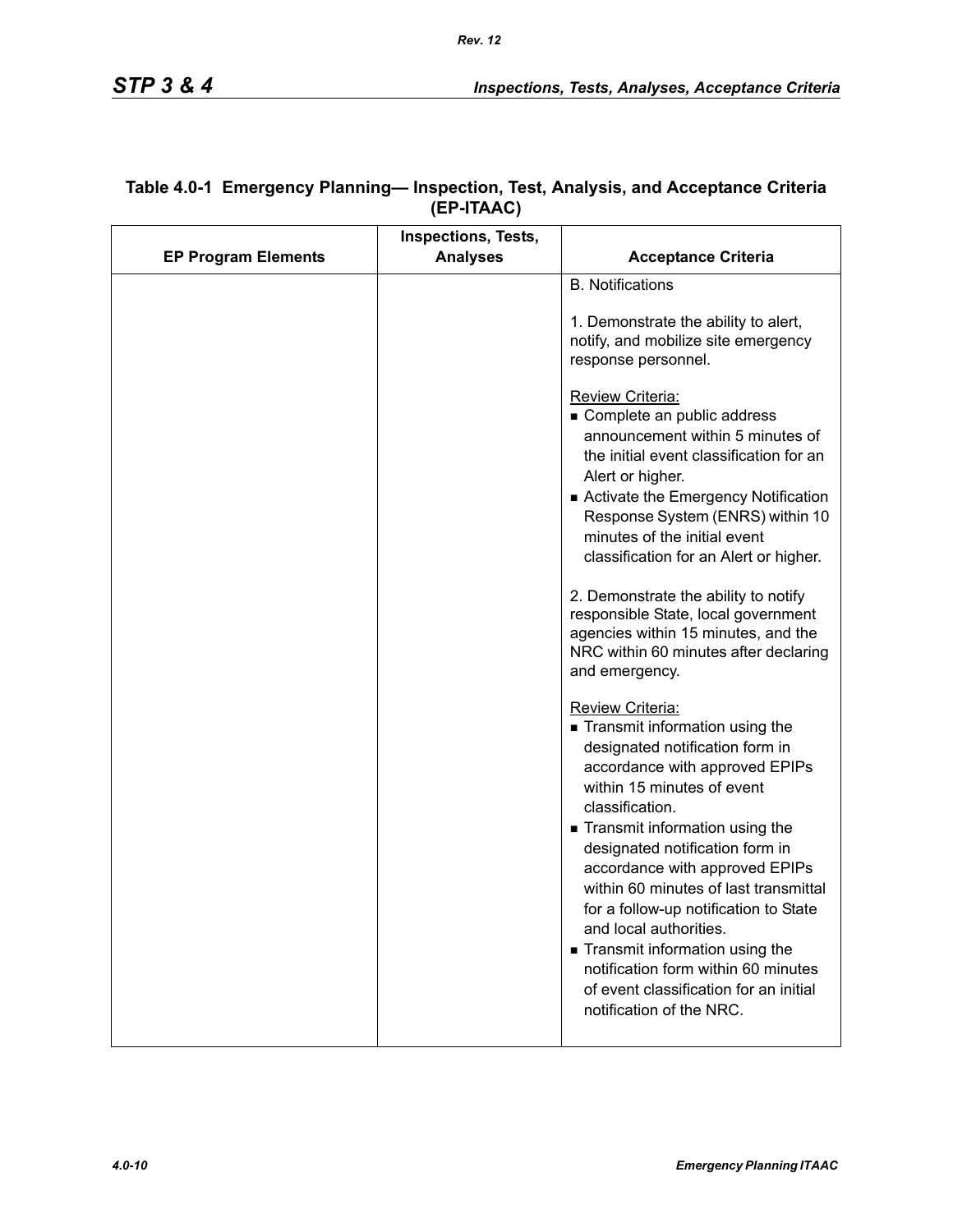|                            | <b>Inspections, Tests,</b> |                                                                                                                                                                                      |
|----------------------------|----------------------------|--------------------------------------------------------------------------------------------------------------------------------------------------------------------------------------|
| <b>EP Program Elements</b> | <b>Analyses</b>            | <b>Acceptance Criteria</b>                                                                                                                                                           |
|                            |                            | 3. Demonstrate the ability to warn or<br>advise onsite individuals of the<br>emergency conditions.                                                                                   |
|                            |                            | <b>Review Criteria:</b><br>Initiate notification of onsite<br>individuals (via plant page or<br>telephone) using the designated<br>checklist within 15 minutes of<br>notification.   |
|                            |                            | 4. Demonstrate the capability of the<br>Prompt Notification System (PNS), for<br>the public, to operate properly when<br>required.                                                   |
|                            |                            | Review Criteria:<br>■ 90% of the sirens operate properly<br>as indicated by the PNS command<br>console.                                                                              |
|                            |                            | C. Emergency Response                                                                                                                                                                |
|                            |                            | 1. Demonstrate the capability to direct<br>and control emergency operations.                                                                                                         |
|                            |                            | Review Criteria:<br>Command and control is<br>demonstrated by the Control Room<br>in the early phase of the emergency<br>and by the TSC or EOF within 60<br>minutes from activation. |
|                            |                            | 2. Demonstrate the ability to transfer<br>emergency direction from the Control<br>Room (simulator) to the TSC within 30<br>minutes from activation of the TSC.                       |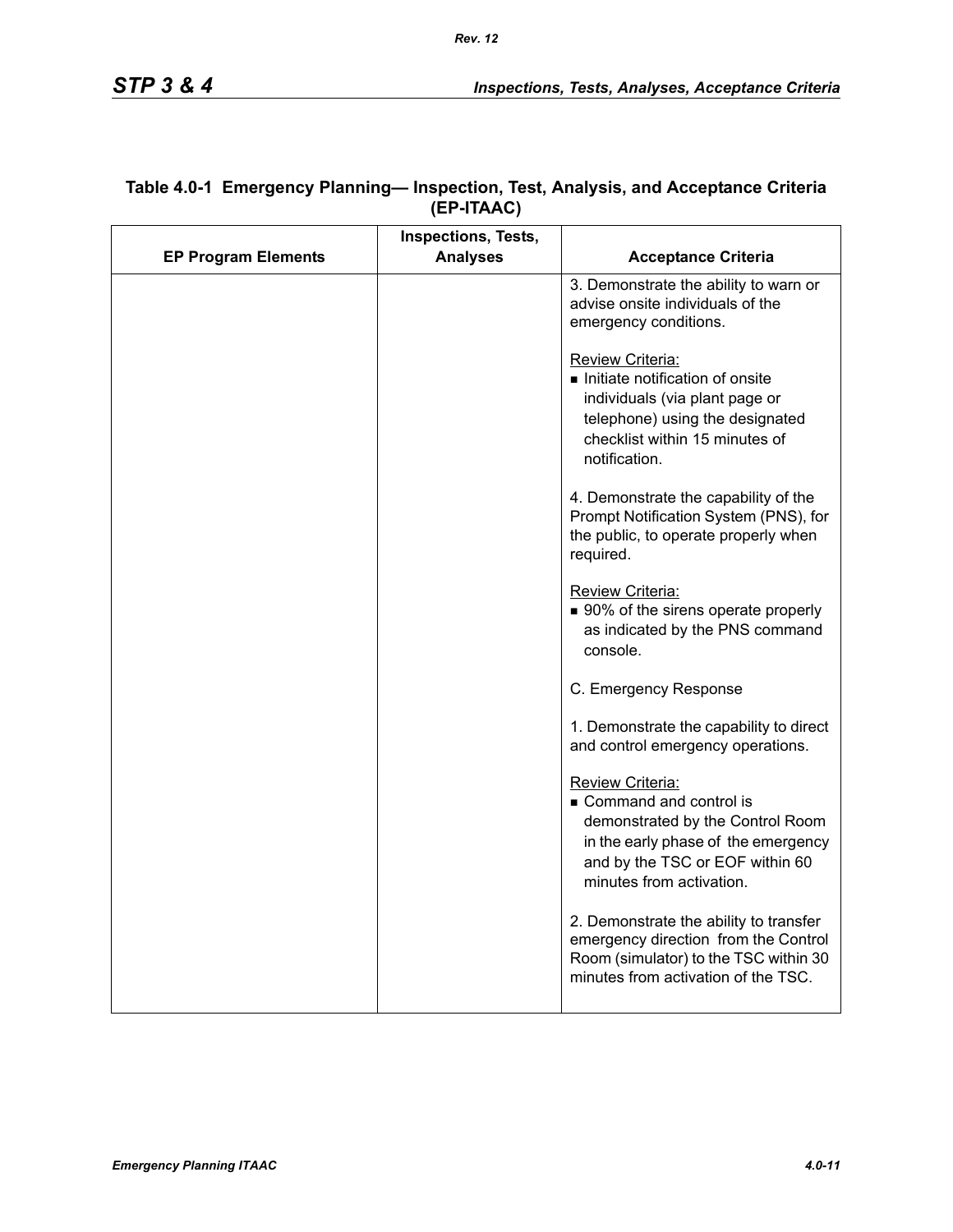|                            | <b>Inspections, Tests,</b> |                                                                                                                                                                                                  |
|----------------------------|----------------------------|--------------------------------------------------------------------------------------------------------------------------------------------------------------------------------------------------|
| <b>EP Program Elements</b> | <b>Analyses</b>            | <b>Acceptance Criteria</b>                                                                                                                                                                       |
|                            |                            | <b>Review Criteria:</b><br>Evaluation of briefings conducted<br>prior to turnover responsibility.<br>Personnel document transfer of<br>duties.                                                   |
|                            |                            | 3. Demonstrate the ability to prepare<br>for around-the-clock staffing<br>requirements.                                                                                                          |
|                            |                            | Review Criteria:<br>Complete 24-hour staff<br>assignments.                                                                                                                                       |
|                            |                            | 4. Demonstrate the ability to perform<br>assembly and accountability for all<br>onsite individuals within 30 minutes of<br>an emergency requiring protected<br>area assembly and accountability. |
|                            |                            | Review Criteria:<br>Protected area personnel assembly<br>and accountability completed within<br>30 minutes of the SAE or higher<br>emergency declaration via public<br>address announcement.     |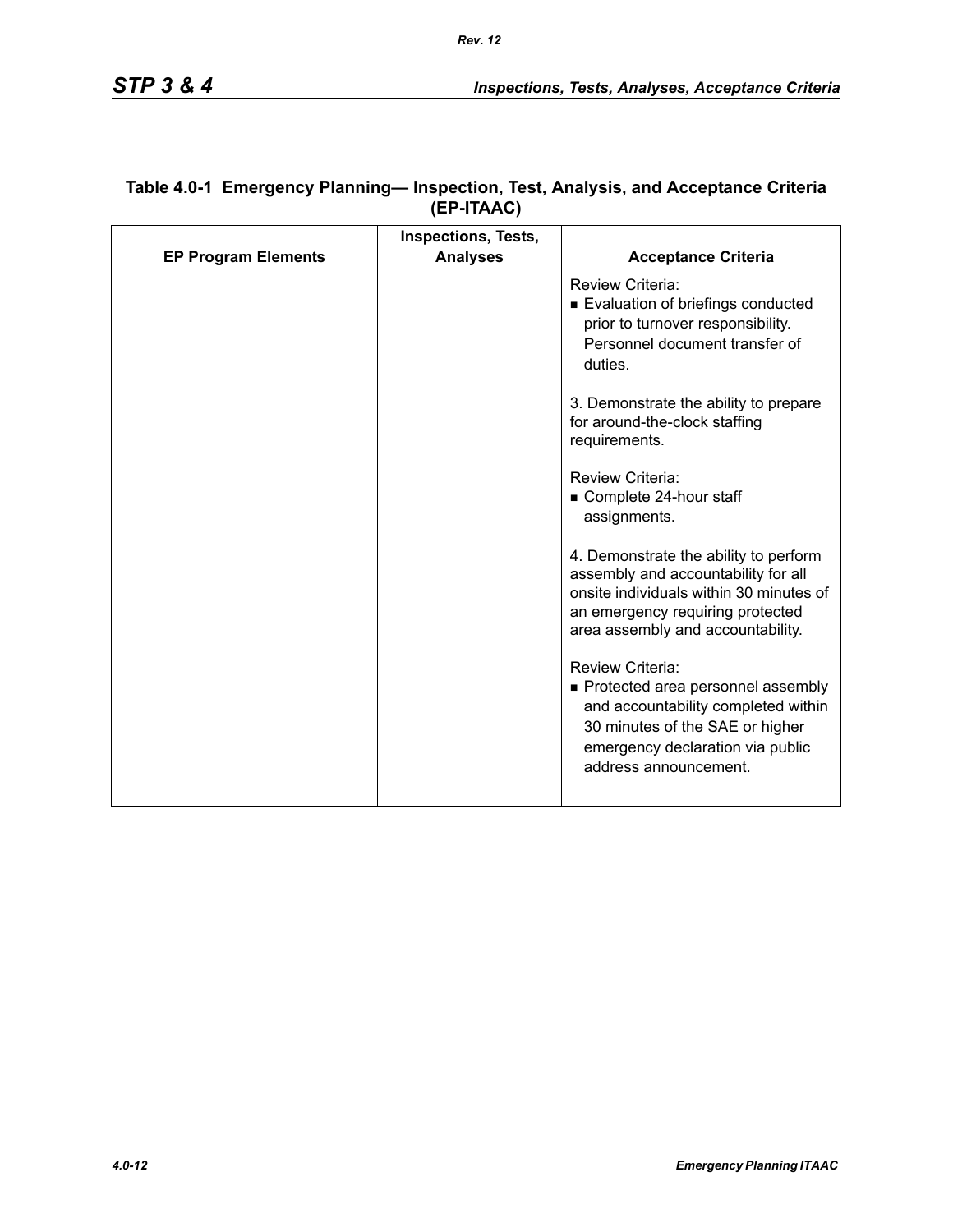|                            | <b>Inspections, Tests,</b> |                                                                                                                                                                                                                                                                                                                                                                                                              |
|----------------------------|----------------------------|--------------------------------------------------------------------------------------------------------------------------------------------------------------------------------------------------------------------------------------------------------------------------------------------------------------------------------------------------------------------------------------------------------------|
| <b>EP Program Elements</b> | <b>Analyses</b>            | <b>Acceptance Criteria</b>                                                                                                                                                                                                                                                                                                                                                                                   |
|                            |                            | D. Emergency Response Facilities                                                                                                                                                                                                                                                                                                                                                                             |
|                            |                            | 1. Demonstrate timely activation of the<br>Operations Support Center (OSC).                                                                                                                                                                                                                                                                                                                                  |
|                            |                            | Review Criteria:<br>■ The OSC is activated within about<br>60 minutes of the initial notification.                                                                                                                                                                                                                                                                                                           |
|                            |                            | 2. Demonstrate the adequacy of<br>equipment, security provisions, and<br>habitability precautions for the OSC,<br>as appropriate.                                                                                                                                                                                                                                                                            |
|                            |                            | Review Criteria:<br>■ Evaluation of the adequacy of the<br>emergency equipment in the<br>emergency response facilities,<br>including availability and general<br>consistency with EPIPs.<br>■ The Security Force Supervisor<br>implements and follows applicable<br>EPIP <sub>S</sub><br>The Health Physics Coordinator<br>implements the designated checklist<br>if onsite/offsite release has<br>occurred. |
|                            |                            |                                                                                                                                                                                                                                                                                                                                                                                                              |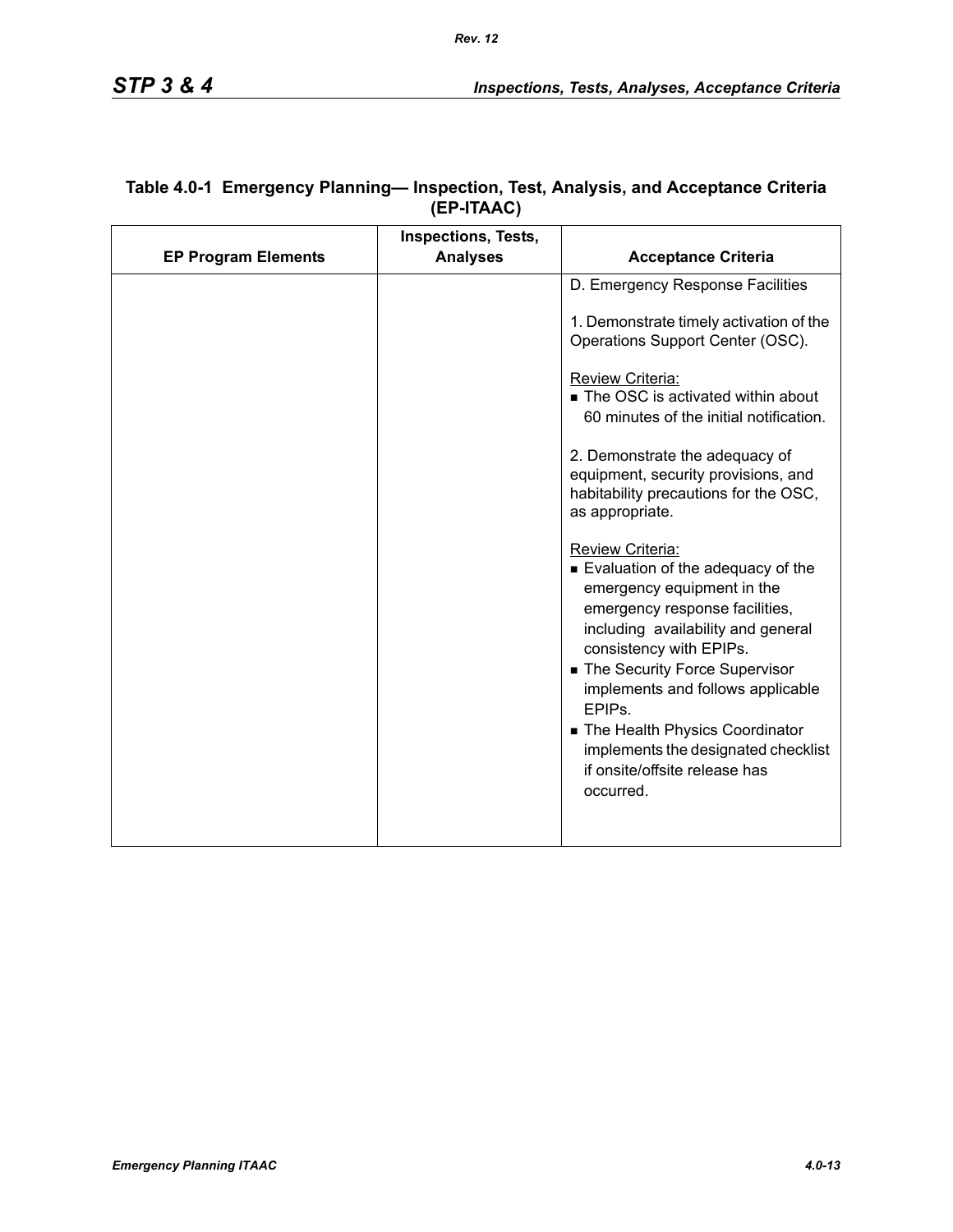| <b>EP Program Elements</b> | <b>Inspections, Tests,</b><br><b>Analyses</b> | <b>Acceptance Criteria</b>                                                                                                                                                                                                                                                                                                                                                                  |
|----------------------------|-----------------------------------------------|---------------------------------------------------------------------------------------------------------------------------------------------------------------------------------------------------------------------------------------------------------------------------------------------------------------------------------------------------------------------------------------------|
|                            |                                               | 3. Demonstrate the adequacy of<br>communications for all emergency<br>support resources.<br><b>Review Criteria:</b><br>■ Emergency response<br>communications listed in EPIPs are<br>available and operational.<br>Communications systems are<br>tested in accordance with the ERF<br>activation checklist.<br>ERF personnel are able to operate<br>all specified communication<br>systems. |
|                            |                                               | • Clear primary and backup<br>communications links are<br>established and maintained for the<br>duration of the exercise.                                                                                                                                                                                                                                                                   |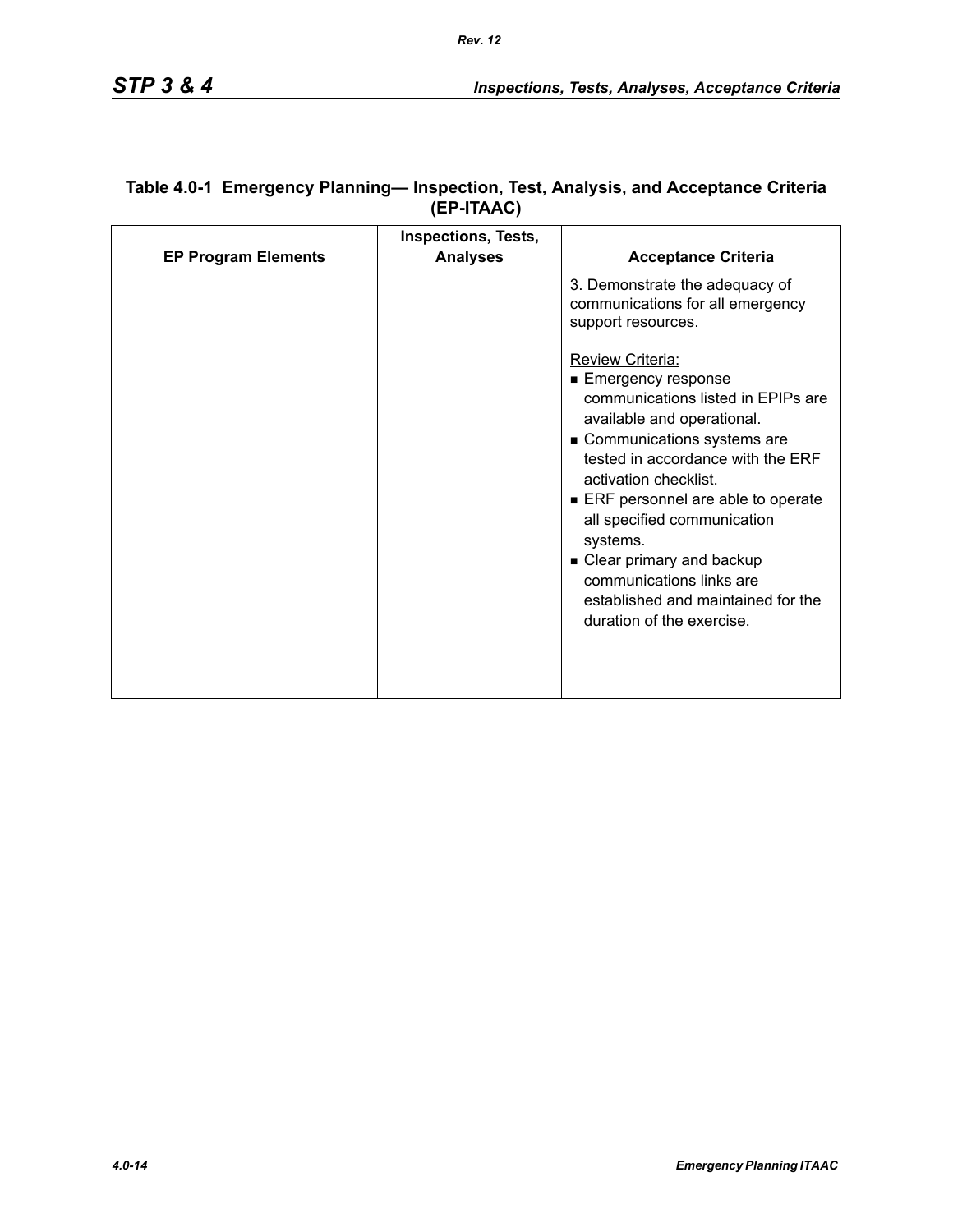|                            | Inspections, Tests, |                                                                                                                                                                                                                                                                                                                                                                                                                                                       |
|----------------------------|---------------------|-------------------------------------------------------------------------------------------------------------------------------------------------------------------------------------------------------------------------------------------------------------------------------------------------------------------------------------------------------------------------------------------------------------------------------------------------------|
| <b>EP Program Elements</b> | <b>Analyses</b>     | <b>Acceptance Criteria</b>                                                                                                                                                                                                                                                                                                                                                                                                                            |
|                            |                     | E. Radiological Assessment and<br>Control                                                                                                                                                                                                                                                                                                                                                                                                             |
|                            |                     | 1. Demonstrate the ability to obtain<br>onsite radiological surveys and<br>samples.                                                                                                                                                                                                                                                                                                                                                                   |
|                            |                     | Review Criteria:<br>HP Technicians demonstrate the<br>ability to obtain appropriate<br>instruments (range and type) and<br>take surveys.<br>Airborne samples are taken when<br>the conditions indicate the need for<br>the information.                                                                                                                                                                                                               |
|                            |                     | 2. Demonstrate the ability to<br>continuously monitor and control<br>radiation exposure to emergency<br>workers.                                                                                                                                                                                                                                                                                                                                      |
|                            |                     | Review Criteria:<br>Emergency workers are issued self-<br>reading dosimeters when radiation<br>levels require, and exposures are<br>controlled to 10 CFR Part 20 limits<br>(unless the emergency director<br>authorizes emergency limits).<br>Exposure records are available,<br>either from the Health Physics<br>computer or a hard copy dose<br>report.<br>Emergency workers include<br>Security and personnel within all<br>emergency facilities. |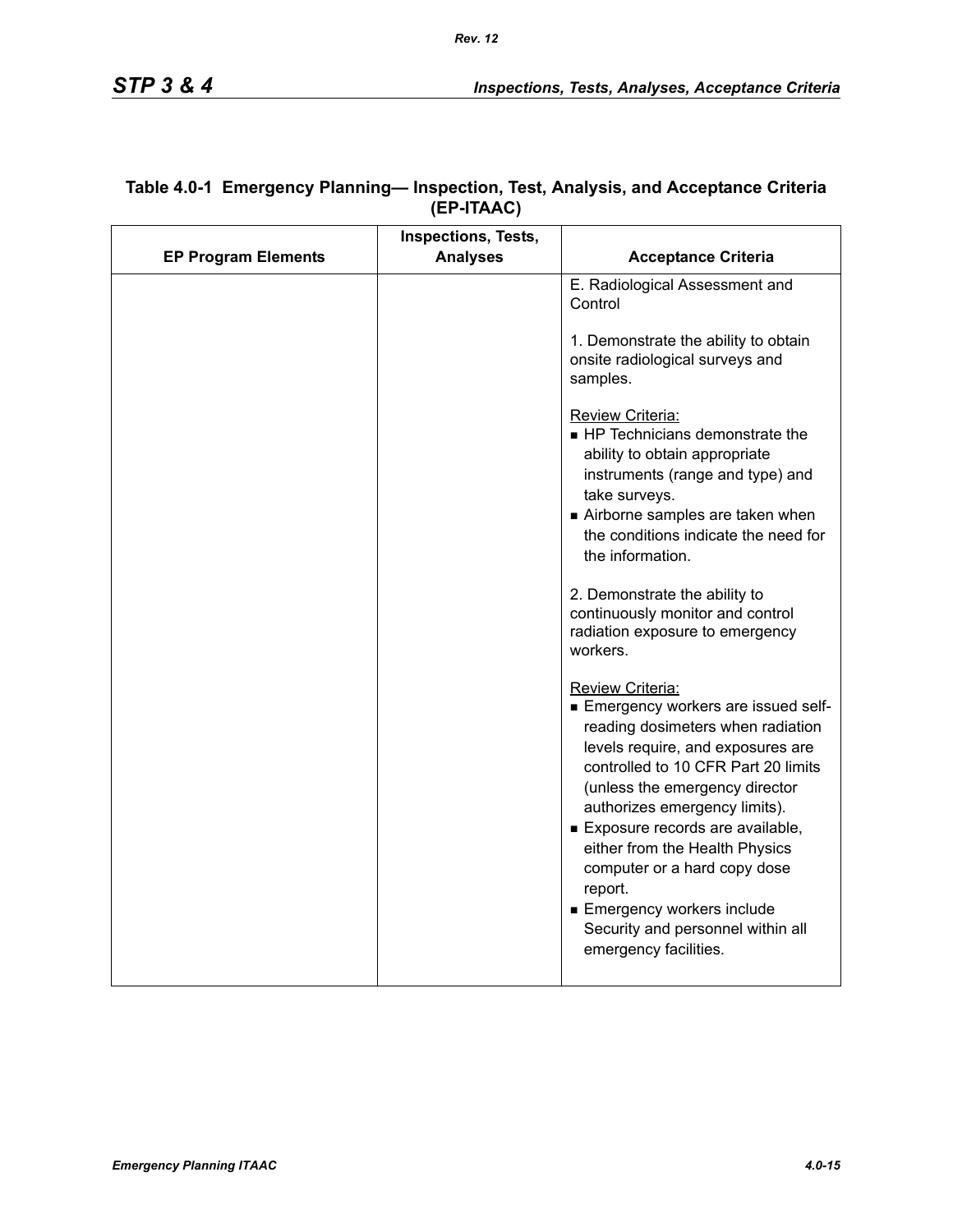|                            | <b>Inspections, Tests,</b> |                                                                                                                                                                                                                                                                                                                                                                                           |
|----------------------------|----------------------------|-------------------------------------------------------------------------------------------------------------------------------------------------------------------------------------------------------------------------------------------------------------------------------------------------------------------------------------------------------------------------------------------|
| <b>EP Program Elements</b> | <b>Analyses</b>            | <b>Acceptance Criteria</b>                                                                                                                                                                                                                                                                                                                                                                |
|                            |                            | 3. Demonstrate the ability to assemble<br>and deploy field monitoring teams<br>within 60 minutes from the decision to<br>do so.                                                                                                                                                                                                                                                           |
|                            |                            | Review Criteria:<br>Field Monitoring team is ready to be<br>deployed within 60 minutes of being<br>requested from the OSC.                                                                                                                                                                                                                                                                |
|                            |                            | 4. Demonstrate the ability to<br>satisfactorily collect and disseminate<br>field team data.                                                                                                                                                                                                                                                                                               |
|                            |                            | Review Criteria:<br>Field team data to be collected is<br>dose rate or counts per minute<br>(cpm) from the plume, both open<br>and closed window, and air sample<br>(gross/net cpm) for particulate and<br>iodine, if applicable.<br>Satisfactory data dissemination is<br>from the field team to the Dose<br>Assessor, via the field team<br>communicator and field team<br>coordinator. |
|                            |                            | 5. Demonstrate the ability to develop<br>dose projections.                                                                                                                                                                                                                                                                                                                                |
|                            |                            | Review Criteria:<br>The on-shift HP or the Dose Assessor<br>performs timely and accurate dose<br>projections, in accordance EPIPs.                                                                                                                                                                                                                                                        |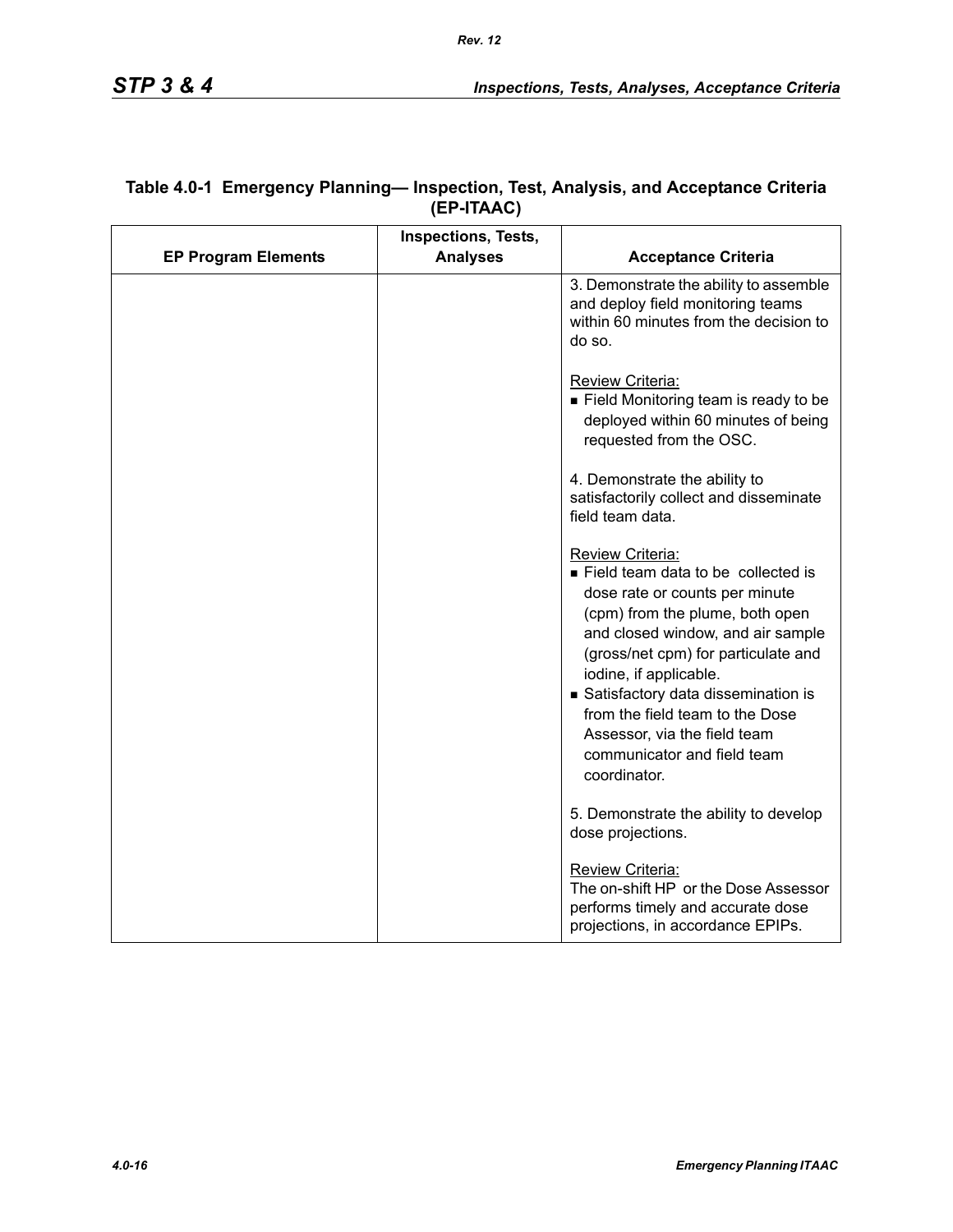| <b>EP Program Elements</b> | <b>Inspections, Tests,</b><br><b>Analyses</b> | <b>Acceptance Criteria</b>                                                                                                                                                                                                                                                           |
|----------------------------|-----------------------------------------------|--------------------------------------------------------------------------------------------------------------------------------------------------------------------------------------------------------------------------------------------------------------------------------------|
|                            |                                               | 6. Demonstrate the ability to make the<br>decision whether to issue<br>radioprotective drugs (KI) to<br>emergency workers.                                                                                                                                                           |
|                            |                                               | Review Criteria:<br>KI is taken (simulated) if the<br>estimated dose to the thyroid will<br>exceed 25 rem committed dose<br>equivalent (CDE).                                                                                                                                        |
|                            |                                               | 7. Demonstrate the ability to develop<br>appropriate protective action<br>recommendations (PARs), and notify<br>appropriate authorities within 15<br>minutes of development.                                                                                                         |
|                            |                                               | Review Criteria:<br>■ Total effective dose equivalent<br>TEDE and CDE dose projections<br>from the dose assessment<br>computer code are compared to<br>EPIP <sub>s</sub> .<br>• PARs are developed within 15<br>minutes of data availability.<br>• PARs are transmitted via voice or |
|                            |                                               | fax within 15 minutes of event<br>classification and/or PAR<br>development.                                                                                                                                                                                                          |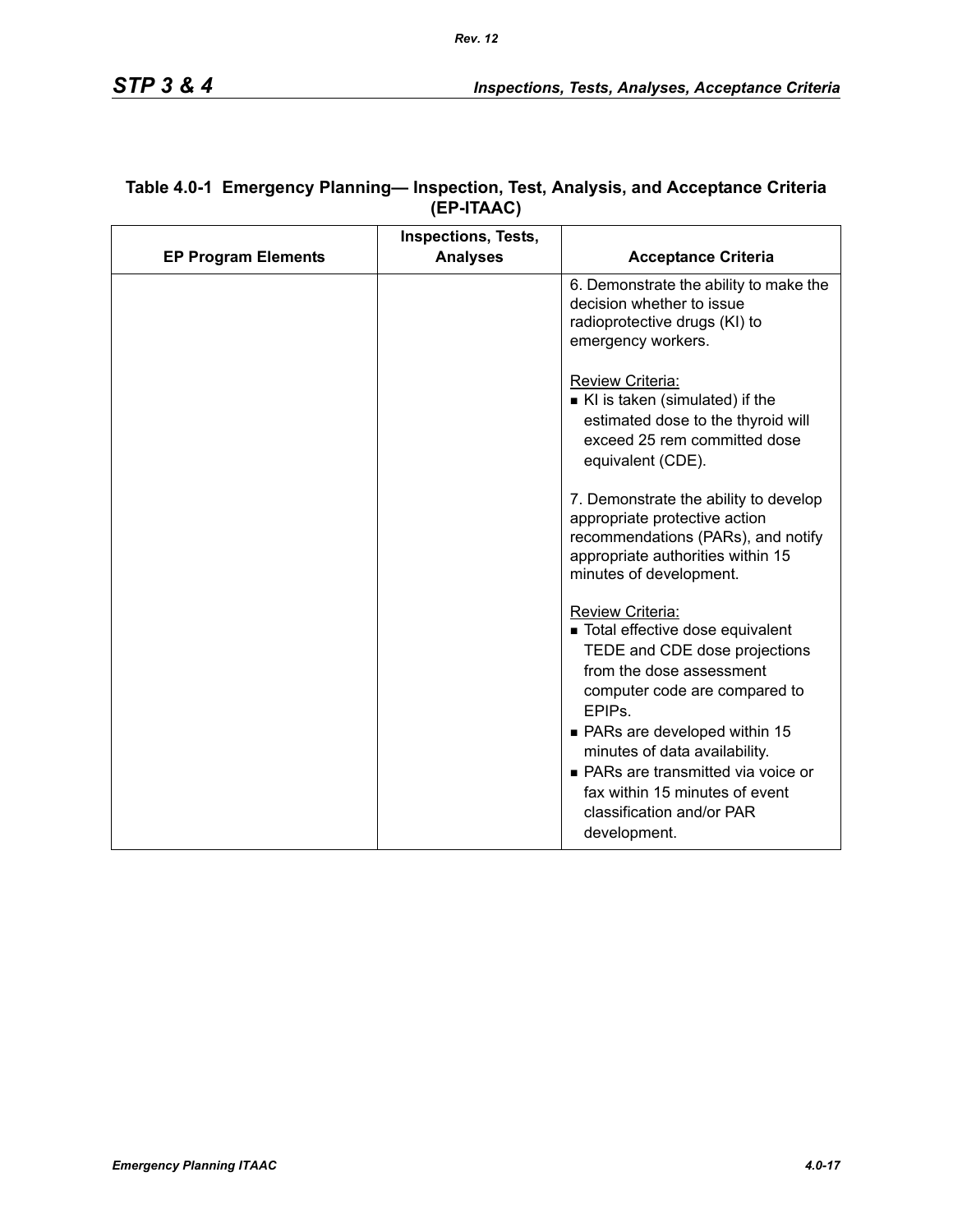|                            | <b>Inspections, Tests,</b> |                                                                                                                                                                                                                                                                                                 |
|----------------------------|----------------------------|-------------------------------------------------------------------------------------------------------------------------------------------------------------------------------------------------------------------------------------------------------------------------------------------------|
| <b>EP Program Elements</b> | <b>Analyses</b>            | <b>Acceptance Criteria</b>                                                                                                                                                                                                                                                                      |
|                            |                            | F. Public Information<br>1. Demonstrate the capability to<br>develop and disseminate clear,<br>accurate, and timely information to the<br>news media in accordance with<br>EPIP <sub>s</sub>                                                                                                    |
|                            |                            | Review Criteria:<br>• Media information (e.g., press<br>releases, press briefings, electronic<br>media) are made available by the<br>On-Call Media Representative.<br>Follow-up information is provided, at<br>a minimum, within 60 minutes of an<br>emergency classification or PAR<br>change. |
|                            |                            | 2. Demonstrate the capability to<br>establish and effectively operate<br>rumor control in a coordinated<br>fashion.                                                                                                                                                                             |
|                            |                            | <b>Review Criteria:</b><br>• Calls are answered in a timely<br>manner with the correct information,<br>in accordance with EPIPs.<br>• Calls are returned or forwarded, as<br>appropriate, to demonstrate<br>responsiveness.<br>Rumors are identified and addressed.                             |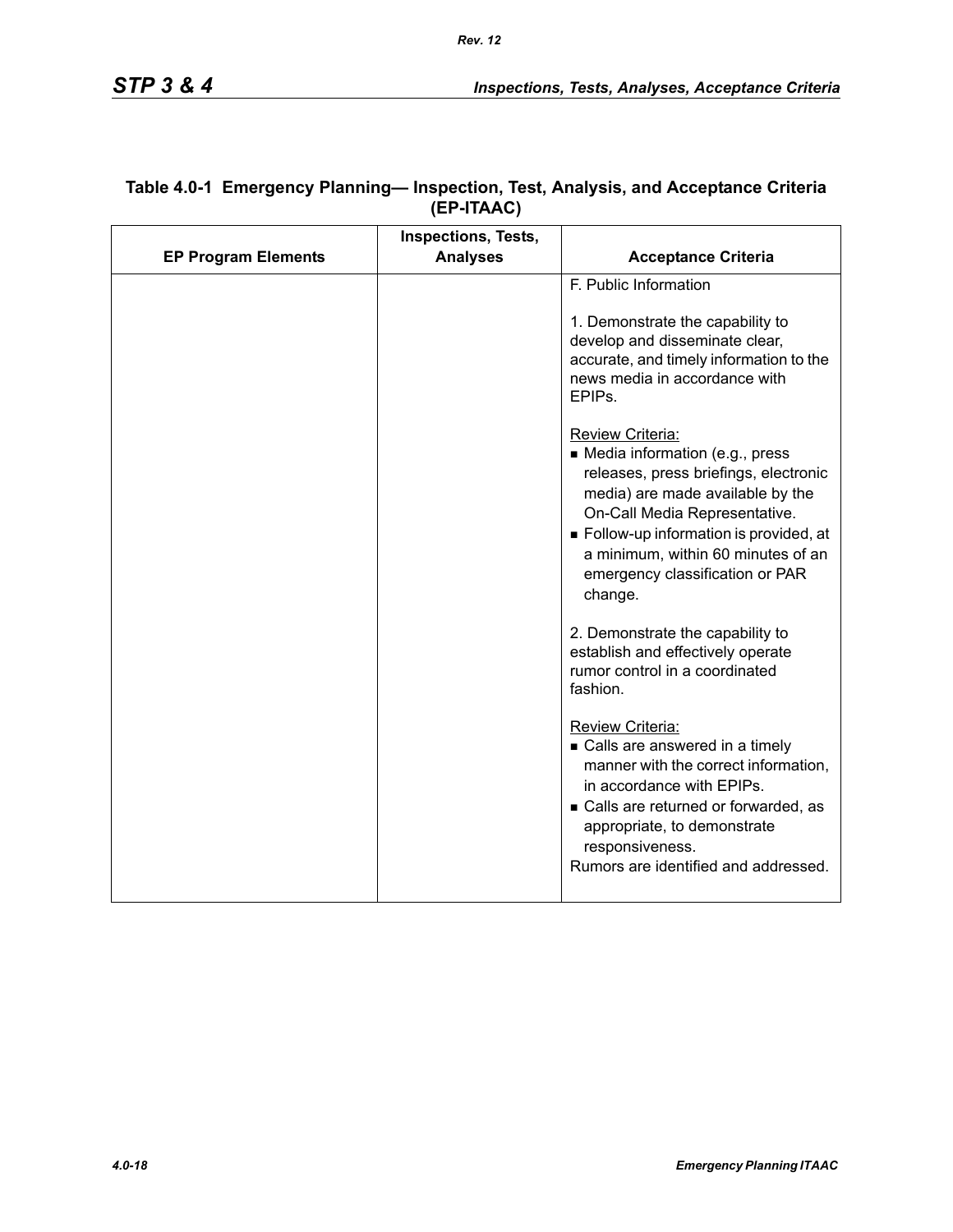|                            | Inspections, Tests, |                                                                                                                                                                                                                                                                                                                                                       |
|----------------------------|---------------------|-------------------------------------------------------------------------------------------------------------------------------------------------------------------------------------------------------------------------------------------------------------------------------------------------------------------------------------------------------|
| <b>EP Program Elements</b> | <b>Analyses</b>     | <b>Acceptance Criteria</b>                                                                                                                                                                                                                                                                                                                            |
|                            |                     | G. Evaluation                                                                                                                                                                                                                                                                                                                                         |
|                            |                     | 1. Demonstrate the ability to conduct<br>a post-exercise critique, to determine<br>areas requiring improvement and<br>corrective action.                                                                                                                                                                                                              |
|                            |                     | Review Criteria:<br>An exercise time line is developed,<br>followed by an evaluation of the<br>objectives.<br>Significant problems in achieving<br>the objectives are discussed to<br>ensure understanding of why<br>objectives were not fully achieved.<br>Recommendations for improvement<br>in areas are discussed.                                |
|                            |                     | 8.1.2 Onsite emergency response<br>personnel are mobilized in sufficient<br>number to fill the emergency positions<br>identified in emergency plan Section<br>C, and they successfully perform their<br>assigned responsibilities as outlined<br>in Acceptance Criterion 8.1.1.D,<br><b>Emergency Response Facilities.</b>                            |
|                            |                     | 8.1.3 The exercise is completed within<br>the specified time periods of 10 CFR<br>Part 50, Appendix E; offsite exercise<br>objectives have been met; and there<br>are no uncorrected offsite<br>deficiencies, exercise deficiencies, or<br>a license condition which requires<br>offsite exercise deficiencies to be<br>corrected prior to fuel load. |